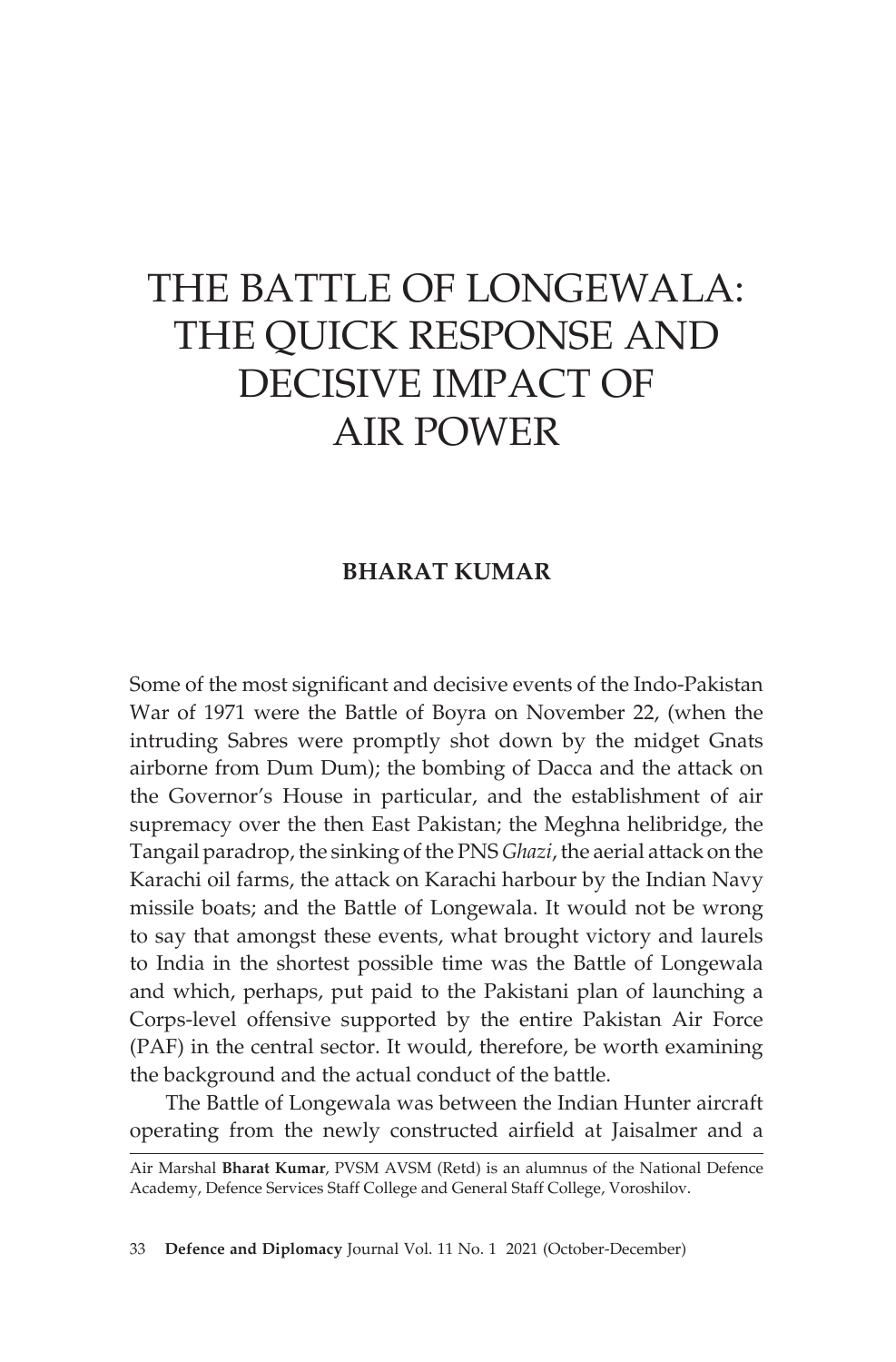Pakistani thrust comprising two armoured regiments supported by two infantry brigades. This historic battle lasted just over two days during which the enemy was decimated.

One of the lessons learnt during the Indo-Pak conflict of 1965, was the paucity of airfields in the Punjab and Rajasthan sectors. Accordingly, Utterlai, Jaisalmer, and Nal airfields were constructed, and Care and Maintenance Units (C&MU) established there with very limited manpower at each of these bases. At Jaisalmer, it was 14 C&MU with one officer and 17 airmen. With the probability of a conflict between India and Pakistan increasing, it was decided to activate these bases in September 1971. At that time, Jaisalmer had just the runway, taxi tracks, and hardened aircraft shelters besides a makeshift Air Traffic Control (ATC) building. It did not have the other basic infrastructure to support air operations—no bulk petrol installation for storage of fuel, no electrical runway and taxiway lighting, etc. Wg Cdr MS Bawa, who was nominated as base commander in September 1971, had to motivate the men and supervise the work with the augmented manpower that was inducted from numerous units as part of Air Heaquarters' (HQ's) Manpower Augmentation Plan. He ensured that the base became operational within a short time. For its air and ground defence, Jaisalmer was given a P-30 radar, a troop of six L-60 anti-aircraft Bofor guns and a company of the Territorial Army. Six Hunter aircraft of No. 122 Squadron (Hunter Operational Training Unit or OTU had been rechristened for the duration of the war) were inducted from Jamnagar, with allotted tasks of air defence of the airfield and close air support to 12 Infantry Division. In addition, No. 12 (Independent) Air Observation Post (AOP) Flight was deployed at the airfield initially but moved near HQ 12 Infantry Division when hostilities became imminent. The base was fully operational by the third week of October, 1971.

The Thar desert, of which Rajasthan is a part, extends into Pakistan. The surface lines of communication, especially West of Jaisalmer, were scanty and consisted of a few tracks, with a metalled road from Jaisalmer to Longewala via Ramgarh. Pakistan's only railway link between its lone port of Karachi and Lahore and beyond ran opposite the Jaisalmer sector. Rahim Yar Khan was the most prominent place in the sector. Pakistan had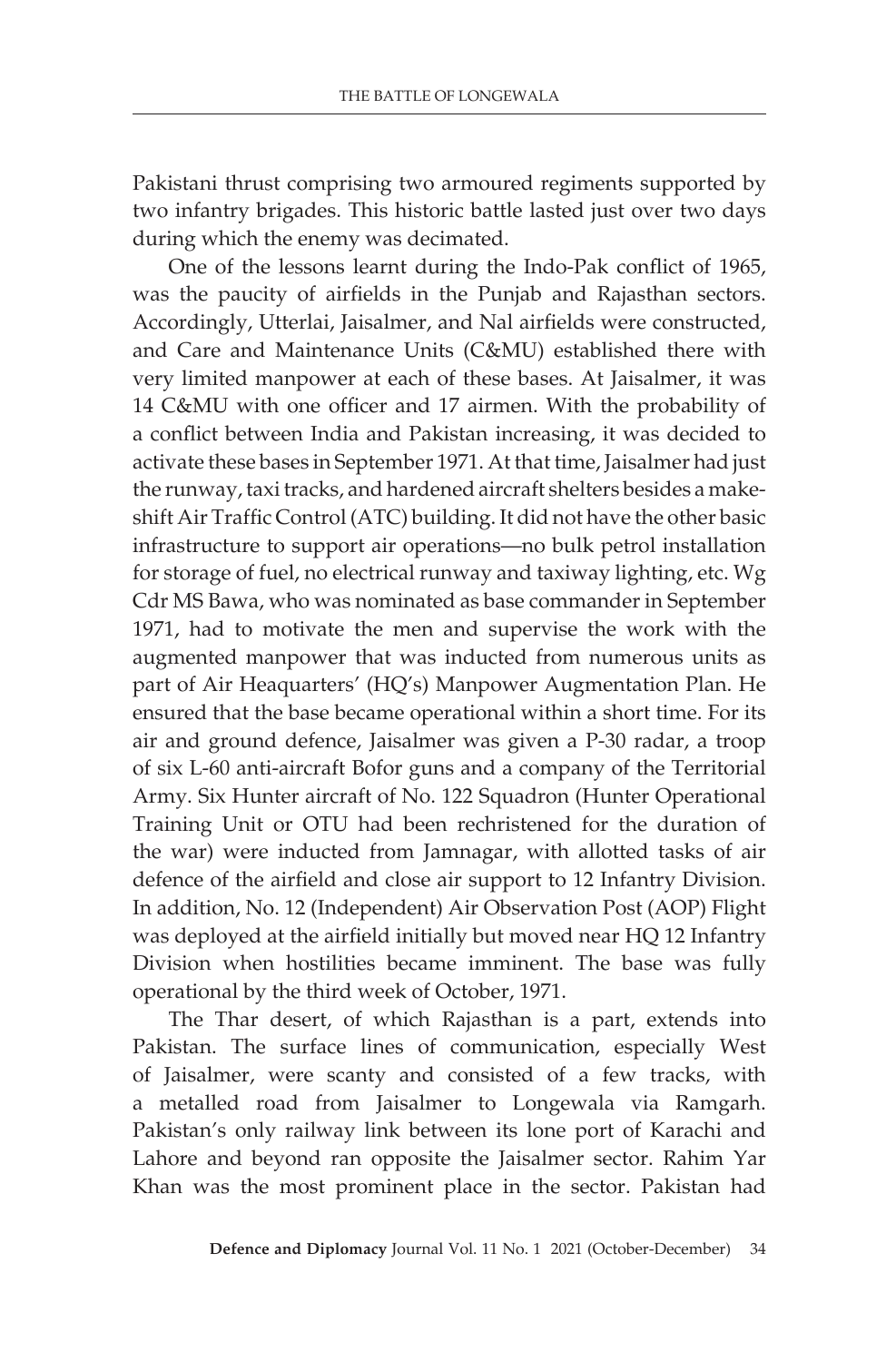also not built any roads East of this railway line and just a few tracks existed up to the international border. The area was full of sand dunes – their height and frequency increasing as one moved West from Jaisalmer.

Pakistan's 18 Infantry Division deployed in Rahim Yar Khan sector consisted of two cavalry regiments (22 Cavalry was equipped with the Chinese T-55 tanks and 38 Cavalry had antiquated World War II era and somewhat unreliable Sherman tanks), three infantry brigades and the usual other elements. The Indian 12 Infantry Division's appreciation was that 18 Division would be deployed in a defensive role mainly to protect Pakistan's vital lines of communication, with little possibility of any offensive tasks. 12 Infantry Division had been tasked to capture Rahim Yar Khan and then exploit the situation further. It planned to achieve this objective by launching an offensive through Kishangarh. Hunters from Jaisalmer were to support this offensive. The division had been allotted 12 Hunter sorties per day with an assurance that, if required, the air effort would be stepped up from D+2 onwards.

The Pakistan General Headquarters (GHQ) had a different plan for its 18 Infantry Division. Besides safeguarding the vital lines of communication in the sector, it was ordered to undertake an offensive with both its armour regiments along with two infantry brigades on the night of D-day with the objective of capturing Jaisalmer airfield the following morning. The entire offensive was planned by the GHQ. The order stated that D-day would be conveyed subsequently. The distance from the international border to Jaisalmer is nearly 140 km. It was an ambitious target as the Pakistani force would have to stick to the desert track till Longewala, followed by metalled road onwards to Ramgarh and Jaisalmer. The division had also not been trained in desert warfare and did not have specialised 4 × 4 wheeled vehicles to traverse the sandy desert terrain.

On receipt of these orders, the General Officer Commanding (GOC) 18 Division discussed the plan with the commanding officers of his two cavalry regiments who agreed on the viability of the plan and the high probability of its success. This was subject to availability of air support during at least the first three days of the operation. This requirement was conveyed to the GHQ which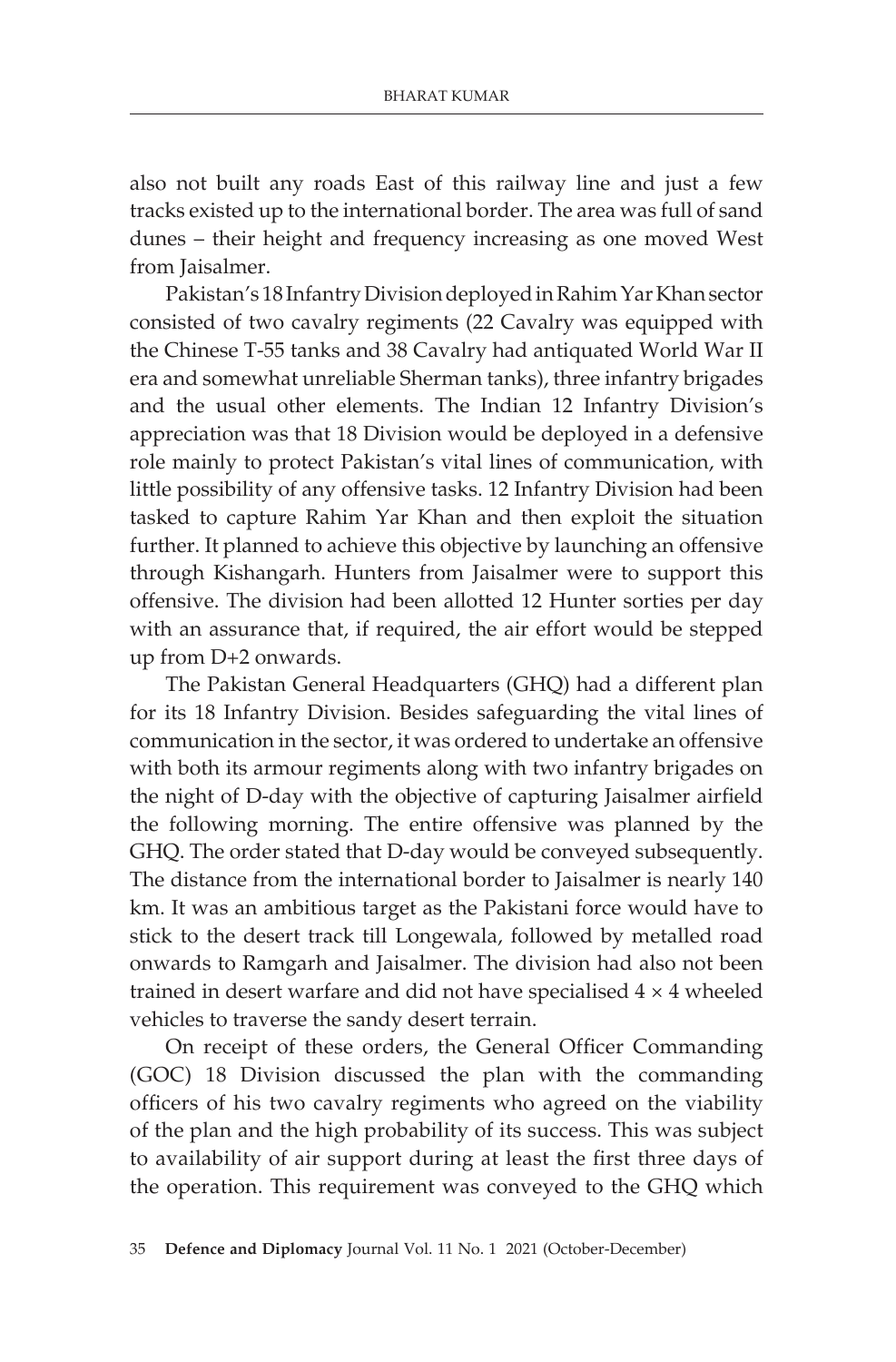seemed to have been assured by Pak Air HQ of this support, provided a warning of a fortnight was given to them to activate Jacobabad airfield.

While officers of 38 Cavalry did carry out a recce of their axis of advance up to the international border, 22 Cavalry did not initiate any such step.

The GOC 18 Division received a hand-written order on the morning of December 2, 1971, to launch the offensive the following evening to capture Jaisalmer by December 4 morning—hostilities between India and Pakistan had not commenced at that time. During the briefing for the operations, the PAF representative in the meeting dropped a virtual bombshell when he stated that air support would not be available as a fortnight's notice to Pak Air HQ for activation of Jacobabad had not been given. The brigade commanders pointed out the inherent dangers in launching the land offensive without air support and suggested that the operation be either postponed or cancelled. The GOC referred the matter to the Chief of the General Staff (CGS) at the GHQ who ruled that since very little air action was expected from the Indian Air Force (IAF), the operation must go through in 'the national interest' even without air support. The GOC did not agree to the brigade commanders' suggestion to refuse to undertake the operation as he feared that he would be marked a coward and that would be the end of his career. However, commander 51 Brigade was able to convince the GOC to change his objective from Jaisalmer to Ramgarh. The GOC ordered that the operation would go ahead as planned even without assistance from the Pakistan Air Force. Pak 51 Infantry Brigade and 22 Cavalry were to be in the lead and 206 Infantry Brigade with 38 Cavalry were to follow. H-Hour was set as 2130 hrs on December 3, when the force was to cross the international border.

Pakistan launched Operation Chengiz Khan on the evening of December 3, when the PAF attacked numerous IAF airfields and radars—Jaisalmer was, however, not targeted. The Pakistani ground offensive, however, faced various organisational and logistics problems and could not kick-off. The GOC revised the H-hour to 0200 hrs on December 5, and later ordered that the force was to cross the border at last light.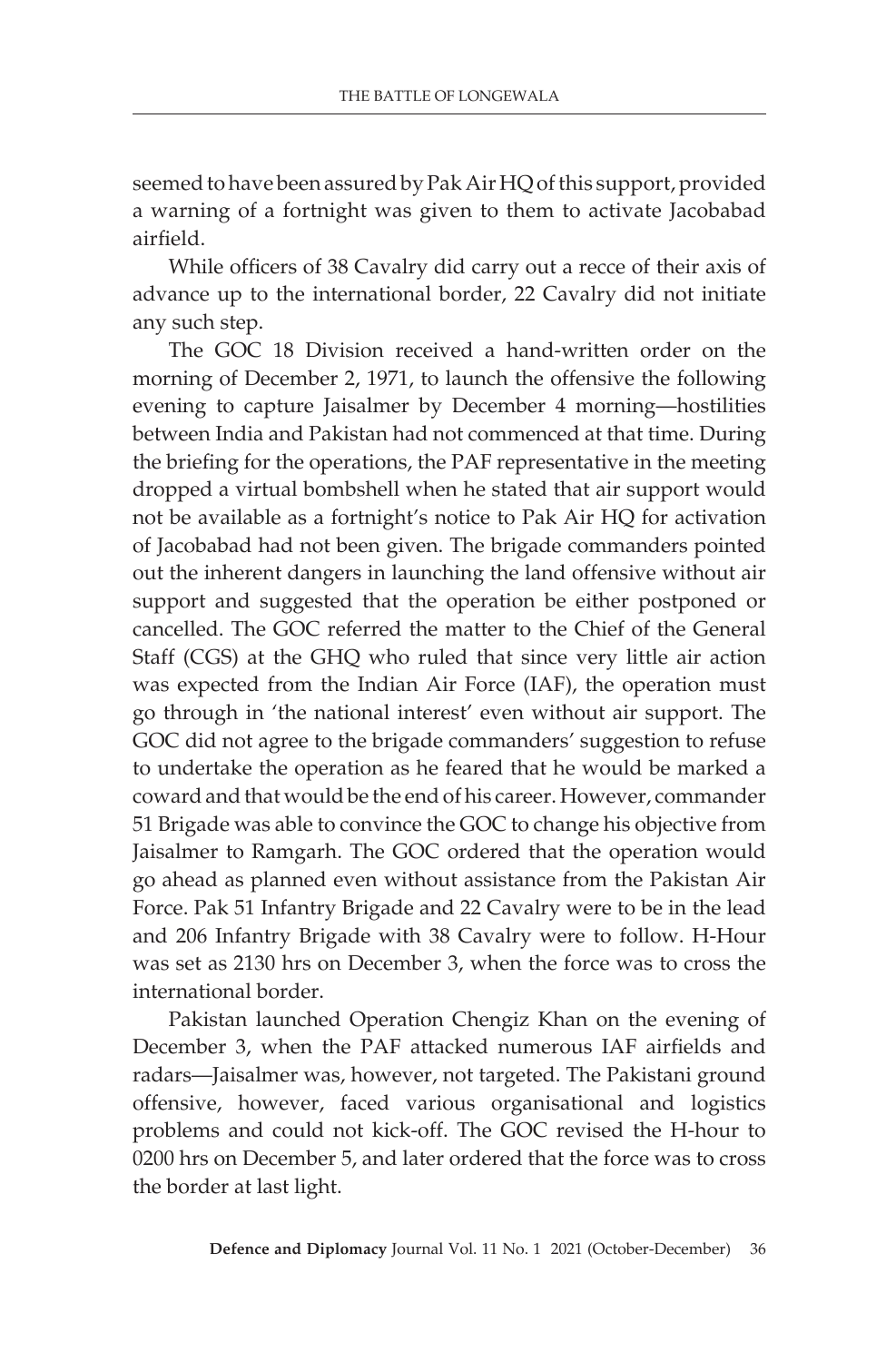Pre-planned air operations from Jaisalmer were launched on December 4, and supported the Indian Army offensive through Kishangarh.

The Pakistani column commenced its move from its launch pad around midnight of December 4. The noise of the tanks and vehicles was picked up by an Indian patrol at around midnight. This information was conveyed to 'A' Company of 23 Punjab that was located at Longewala post. The patrol was instructed to get back as soon as the tank column was sighted. However, when the patrol did sight the tanks, it could not pass the message due to communication problems. The information finally reached the Divisional Headquarters at 0230 hrs on December 4. The GOC was taken aback by this sudden and totally unexpected move as it had been appreciated that the desert terrain would not allow Pakistan to intrude along that axis. There were just no reserves to counter this intrusion. Unable to think of any solution, he rang up the base commander, Jaisalmer, and informed him about the Pakistan thrust, with Jaisalmer as its likely objective. The GOC also informed him that he was trying to send a small contingent of tanks to Longewala to intercept the Pakistanis and beef up the Longewala post, as required. He requested the base commander to launch aircraft to locate and engage the enemy armour and infantry. While the base commander accepted the commitment, he stated that the aircraft could be launched only at first light as the Hunters did not have the wherewithal for night operations. Then onwards, there was a frenzy of activity at Jaisalmer to reconfigure the aircraft to carry T-10 rockets—the ideal weapon for the task. Two pilots were detailed to get airborne at first light, reconnoitre the road Jaisalmer-Ramgarh-Longewla and then the track therefrom to the border and engage enemy tanks wherever they were sighted.

The first pair of aircraft taxied out when it was still dark and took off even before first light, flew low along the Jaisalmer-Ramgarh-Longewala road, trying to spot any movement but there was none. All this changed when they approached Longewala. By this time, there was greater light and what they saw ahead of them made their heartbeat faster and their adrenaline shoot up. What looked like lots of matchboxes from a distance, now clearly stood out as a body of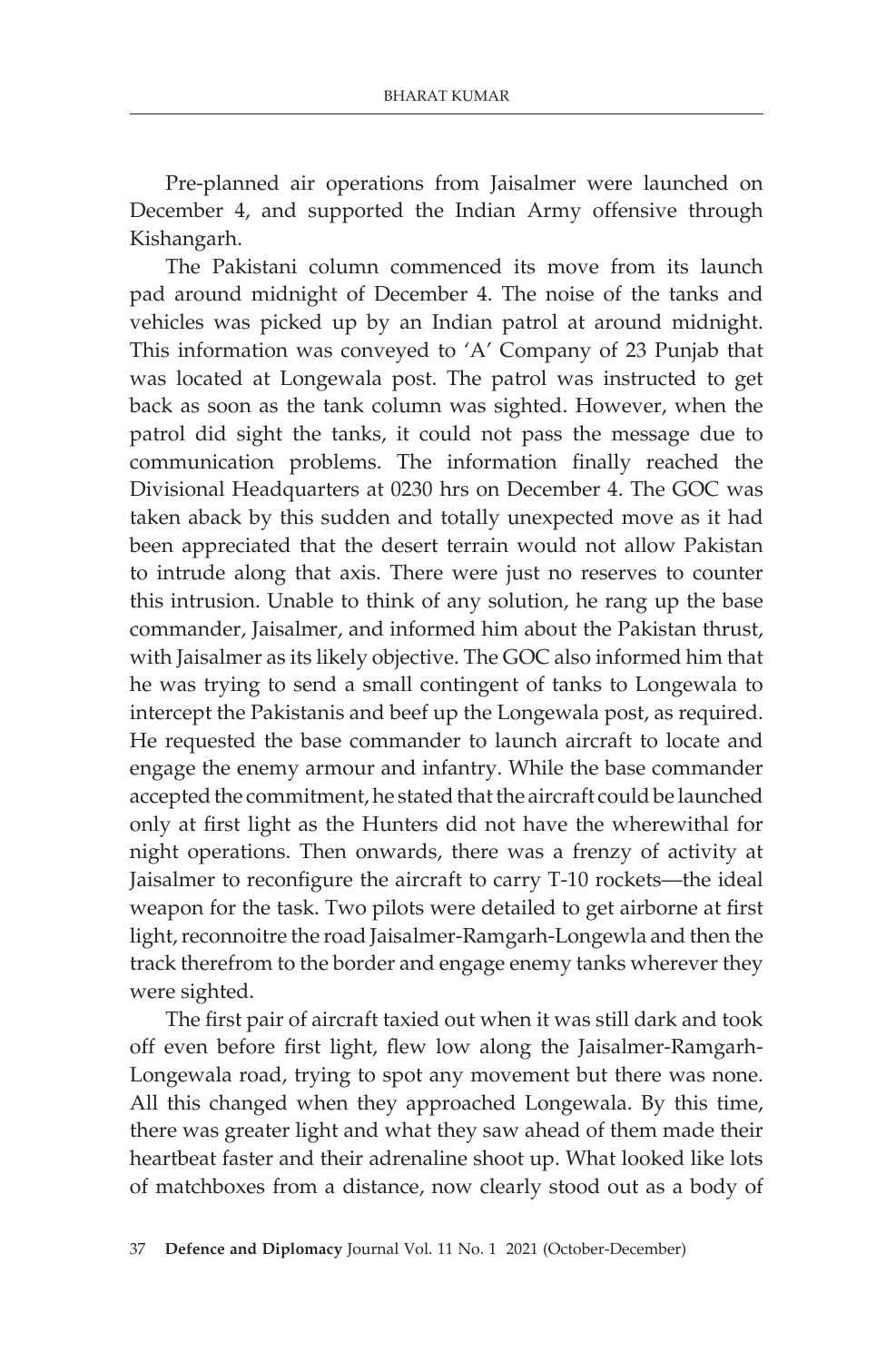tanks! The enemy tank column had arrived at Longewala a little earlier. The lead Hunter pilot counted 32 of them and then stopped any further count. They did not see any enemy aircraft in the area. The leader observed one of the tanks moving towards the Longewala post apparently to attack it. He immediately went in for an attack and blasted it with his rockets. His wingman, in turn, knocked out the second tank. By this time, the pilots developed doubts about whether the tanks they had attacked were, in fact, Pakistani—the doubt arose as they had been briefed that some Indian tanks would be sent to the area to intercept the Pakistani column. Fratricide is the worst thing that can happen. Fortunately, for them, one AOP aircraft that was to perform the role of airborne Forward Area Controller (FAC) arrived and confirmed the identity of the tanks. With their fears allayed, the Hunter pair resumed their hunt by carrying out as many as 13 more passes between them (instead of the normal 1-2 passes and then getting back to base), destroying five tanks and damaging another ten. During these attacks, they came under intense anti-aircraft fire from the tanks. The lead aircraft was hit, its hydraulics and radio were knocked out, but it managed to land back safely. The Pakistani tanks carried two 100 gallon barrels full of diesel just behind the cupola of each tank. The fuel caught fire when hit by the 30 mm rounds of the Hunters, engulfing the tank in flames. This made the pilots' job that much easier, giving them greater opportunity for more kills. The Pakistani tanks played every trick in the book to protect themselves. They fired with their machine guns at the attacking aircraft and also tried to create additional problems for them by moving around in circles and raising a lot of dust. These tactics did not appreciably deter or distract the attackers and they kept scoring hits. Not a single pass went without getting a victim.

The second Hunter pair soon appeared on the scene and continued the unfinished task of the first pair of aircraft. During one of the attacks, the tank gunner became so desperate that he opened up at the diving aircraft with his main 100 mm gun. Fortunately, the round failed to score a direct hit but whizzed past so close to the aircraft as to disturb its aerodynamics. Consequently, the aircraft continued to mush in during the pullout manoeuvre and scraped the sand dune during its recovery from the dive. The pilot was lucky to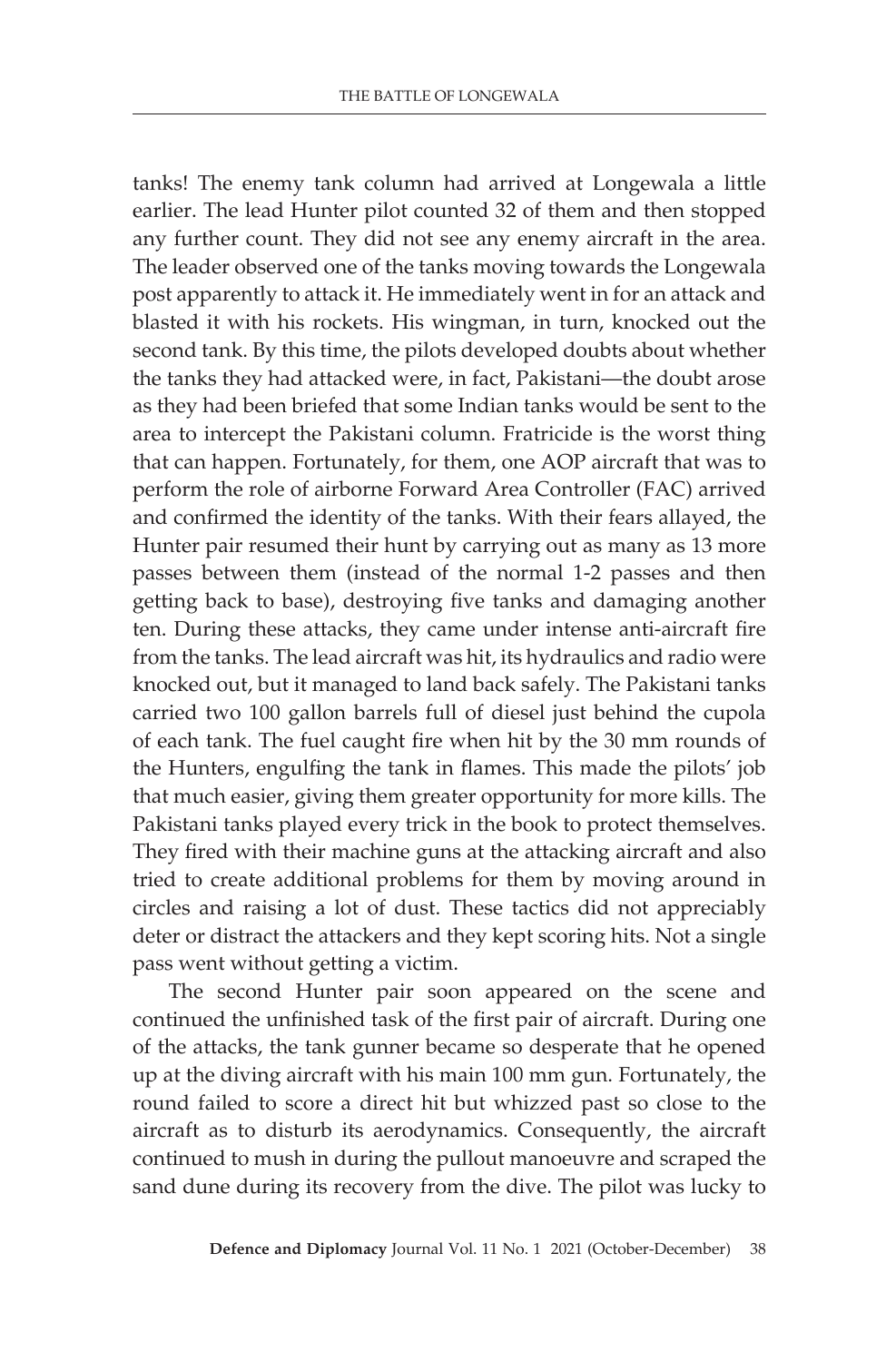pull out though his aircraft was badly damaged and could not build up speed beyond 250 knots. The skilful pilot managed to land the aircraft safely.

The base commander now faced the dilemma of whether to wait for the damaged aircraft to be repaired or send out the other aircraft singly, a practice not recommended for tactical reasons. Any delay would have given breathing space to the intruders and time to regroup and may be withdraw—a totally unacceptable situation. The base commander took a calculated risk and approved single aircraft missions, if the aircraft in pairs were not available. Thus, the Pakistani tanks remained under attack till sunset. The pilots continued to be directed by the AOP pilots. One of them had to forceland at Jaisalmer helipad but continued his direction by using the aircraft radio on the ground. The Auster was temporarily repaired that night and flown out early the next morning. In the meanwhile, the Hunter pilots extended their 'area of interest' right up to the international border and accounted for many vehicles. By the end of the day, 17 sorties had been flown, with some of the aircraft flying as many as five sorties, while a few pilots flew three sorties. The claimed enemy losses were 22 tanks destroyed, another 30 damaged, besides accounting for vehicles and trains. An intercept that evening summed up the havoc caused by the Hunters. The translation of the communication intercept was as follows: "The enemy Air Force is playing hell with us. As one aircraft goes away, another comes and dances, remaining overhead for twenty minutes. Forty per cent of our Army (personnel) and equipment have been destroyed. What to speak of going forward, turning back has become very difficult. Send the Air Force for help quickly; otherwise, it is impossible to return." It certainly boosted the morale of all the personnel at Jaisalmer.

Jaisalmer came under an aerial attack by a Pakistani C-130 transport aircraft but did not suffer any damage as the entire bomb load was dropped just outside the airfield. To add to the base's problem, the GOC warned that night that he feared that some elements of the armour and infantry column might be headed towards Jaisalmer and Bawa should try and protect his assets as the Army was in no position to augment Jaisalmer's resources. Bawa was entirely on his own. The Hunters were, once again airborne at first light and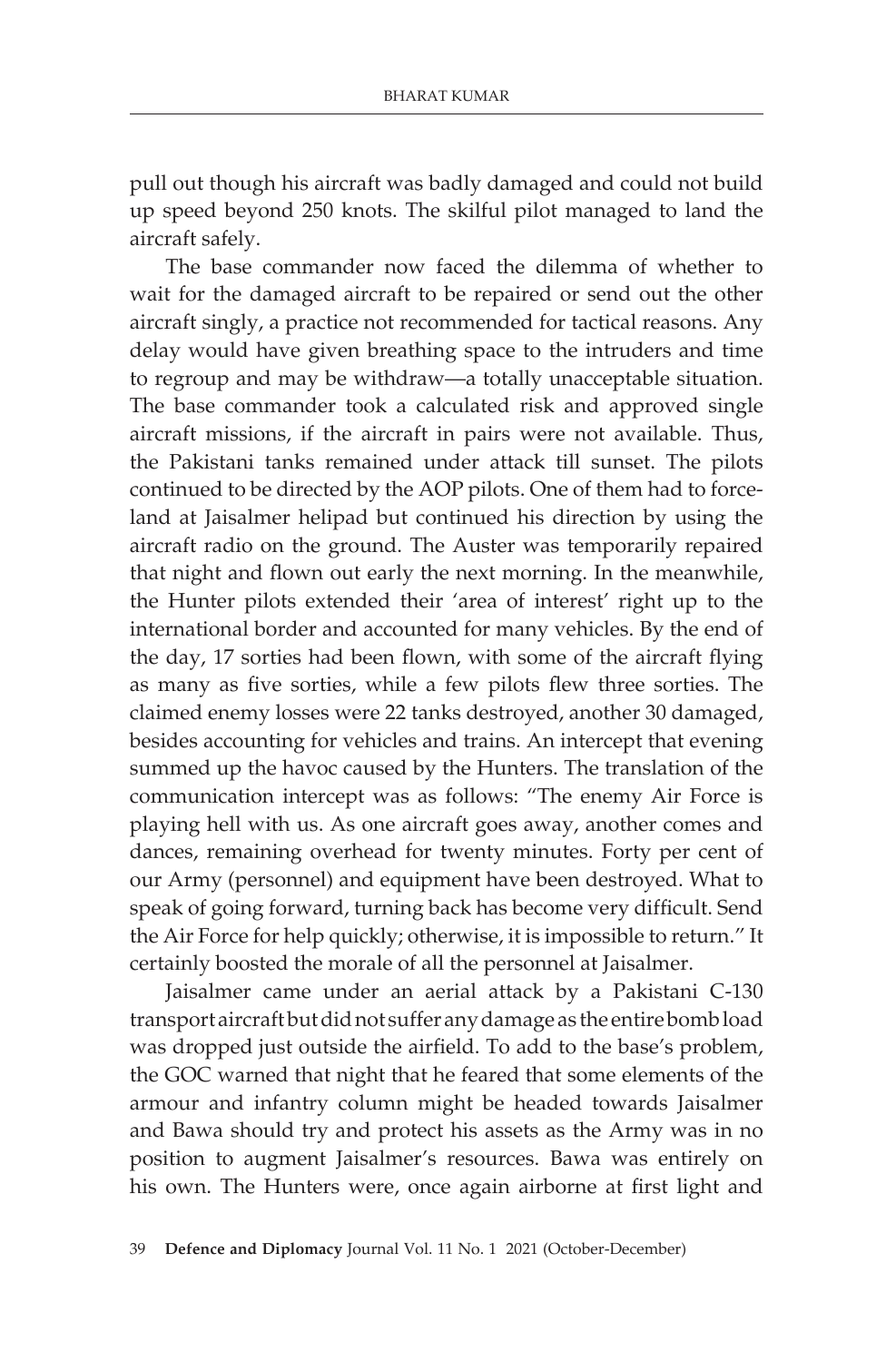recced all possible approaches to Jaisalmer but did not find a single enemy vehicle. It was a false alarm. The aircrew got back to their task of massacring and decimating whatever was left of the attackers. During the day, additional Hunters had flown in from Jamnagar and had joined the fray. The squadron flew 18 sorties and the wreckage of 37 tanks could be seen around Longewala that evening. The Battle of Longewala was practically over! The Pakistanis had been mauled by the relentless attacks by the Hunters, their morale was shattered and they were in no position psychologically to offer any resistance. But this was not the end of the IAF's exploits as the Pakistanis were to get more bashing during their retreat and the IAF's mopping up operation.

Air operations continued against the retreating forces. In addition, Hunters from Jaisalmer provided support to both 11 and 12 Infantry Divisions, and carried out interdiction against the Pakistani lines of communication besides delivering a knockout punch to the Sui gas plant which took over a year thereafter to get back into action.

No. 122 Squadron flew 222 operational sorties during the entire war, averaging 16 sorties per day. It could have flown many more but for lack of close air support demands and paucity of targets. The squadron had decimated a massive armour and infantry thrust entirely on its own, without the loss of a single aircraft. It also goes to the credit of the squadron that it maintained nearly 100 per cent serviceability thanks to round-the-clock voluntary toiling by the ground crew who exhibited very high technical skill.

It must be conceded that Pakistan's plan for the capture of Jaisalmer was just brilliant, with a high probability of success if it had been executed properly as also if the timeframe of its attainment of the assigned objective had been more realistic. The pitfalls in the plan would have been evident to enable their rectification and modification if the plan had gone through the normal staff scrutiny and been war-gamed. The timing of the launch of the offensive and the axis of advance had not been anticipated by the Indians and caught the Indian 12 Infantry Division absolutely unprepared, leaving it with no option but to call the IAF to its rescue. It is to the credit of the IAF that it did not let its sister Service down. Imagine the scenario wherein Pakistani armour under the PAF's cover had advanced along its axis,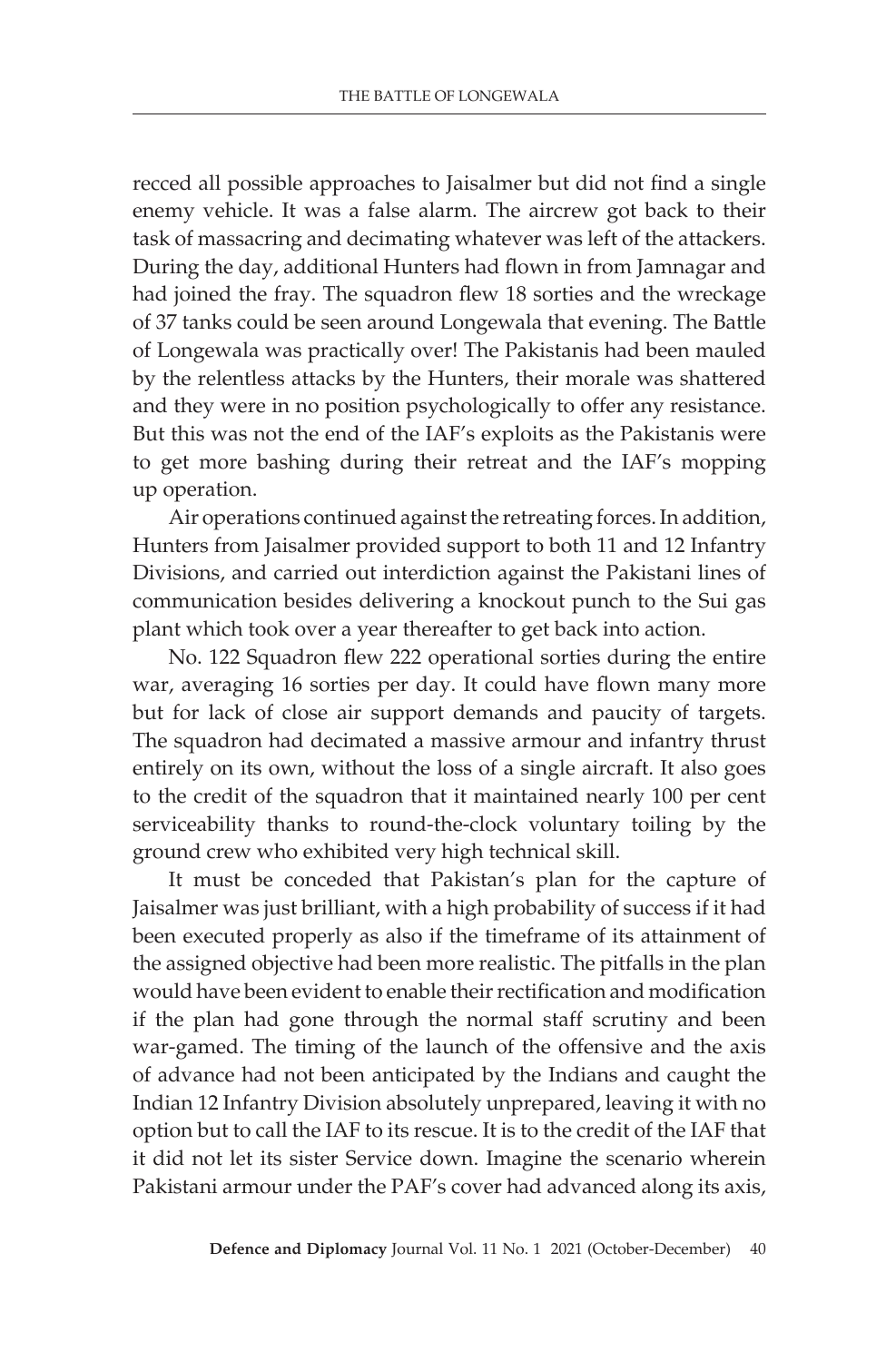unopposed by Indian 12 Infantry Division and had captured either Ramgarh or, more importantly, Jaisalmer within a day or so. It would have been reminiscent of the German *blitzkrieg* of World War II. But this was not to be. While Pakistan had an ace up its sleeve, it had not anticipated the Indian hand and their ace got trumped by the Indian Air Force and, thus, they lost the battle. The Pakistan Army brass did not realise the impact of air power in modern warfare. They had apparently either forgotten, or decided to ignore, the lessons of history. It so happens that it was in India that the role of air power in future conflicts was first propounded way back in 1920. After the Third Afghan War and the Waziristan Campaign, it had become an accepted doctrine in the British Indian Army that no major operation could sensibly take place without the availability of air support. "Air power would not guarantee success, but it would hopefully prevent defeat."1 Over a period of time, this dictum has altered somewhat to "Air power may or may not ensure your victory, but its lack will certainly bring you to defeat." This doctrine has stood the test of time and remains valid even more today, especially when one considers the increasing lethality of air power. The other characteristics of air power viz quick response, flexibility and ability to strike at vast distances add to the cost that air power can impose on an adversary. The IAF exhibited all these characteristics except for the vast distance, as the flying time from Jaisalmer to Longewala was a mere ten minutes.

Since the quality of the leadership plays a significant part in any operation, it would be only right to have a look at the quality of leadership at Jaisalmer vis-à-vis that of the invading force. Wg Cdr MS Bawa had successfully commanded a fighter squadron and was the chief instructor at the Armament Training Wing. He was reputed to be a 'go-getter' and he displayed this trait by the speed with which Jaisalmer became operational, with the personnel drawn from a plethora of units and gathered at Jaisalmer temporarily. He motivated them and they delivered the goods in an environment that was anything but conducive. He was totally involved with the aircrew, shared their feelings and paid great heed to their suggestions. When

<sup>1.</sup> Brian Robson, *Crisis on the Frontier: The Third Afghan War and the Campaign in Waziristan 1919-1920* (UK: Spellmount, Staplehurst, 2007), p. xiv.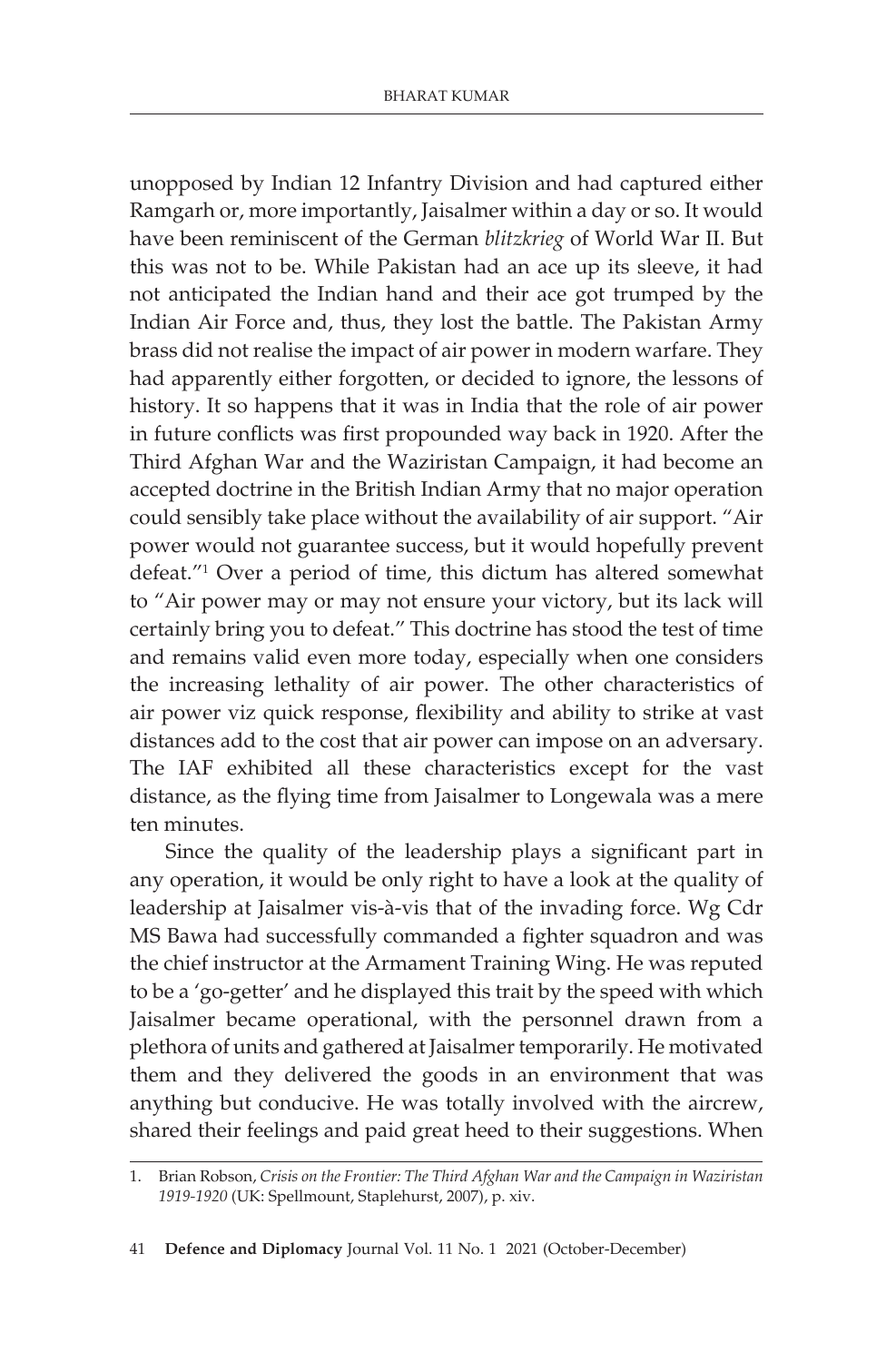the aircraft were damaged by the enemy ground fire on the first day of the battle, he did not refer the matter to the higher authorities and decided to launch single-aircraft missions—it was a calculated risk and if things had gone wrong, he would have been held responsible for a decision which was tactically speaking wrong. He did not leave this decision to the detachment commander and told him that he would answer to the authorities if so required. The aircrew were motivated and experienced, and exhibited a high quality of leadership, flying skills and initiative, resulting in extremely good results. On the opposite side, the Pakistani commanders were not motivated, and their morale took a further beating once they were told to launch the offensive without air support. They also had not motivated their personnel as was evident from a large number of desertions that took place once the force crossed into India.

The second characteristic of air power that needs to be looked into is rapid response. Aircraft on air defence missions are normally ordered to be either on two or five-minute readiness and get airborne well within this period. If the situation so warrants, aircraft on ground attack missions can also be ordered to standby on 15 or 30-minute readiness by housing the aircraft and the aircrew not far from the take-off point. In this case, it was night time and no aircraft was on standby. The base commander, Jaisalmer, was informed of the Pakistani intrusion at about 0230 hrs. It was not possible to launch the aircraft immediately as the aircraft did not have the wherewithal for night vision and had to wait for daylight. Besides, the two aircraft that were earmarked for air defence operational readiness, the other aircraft had been configured the previous evening according to the missions that had been assigned by the Army. It was realised that T-10 rockets were the most suitable weapon for engaging the tanks. The ground crew—their number was extremely limited as the majority of the squadron's assets were at Jamnagar—had to now fit the rocket rails and load the rockets which is a time-consuming task. Every person pitched in and the aircraft were ready well before first light. The aircrew proceeded to the aircraft when it was still dark and taxied out, groping their way, as the Hunters did not have any landing lights and Jaisalmer did not have an electrical runway and taxiway lighting system installed. It was just about first light when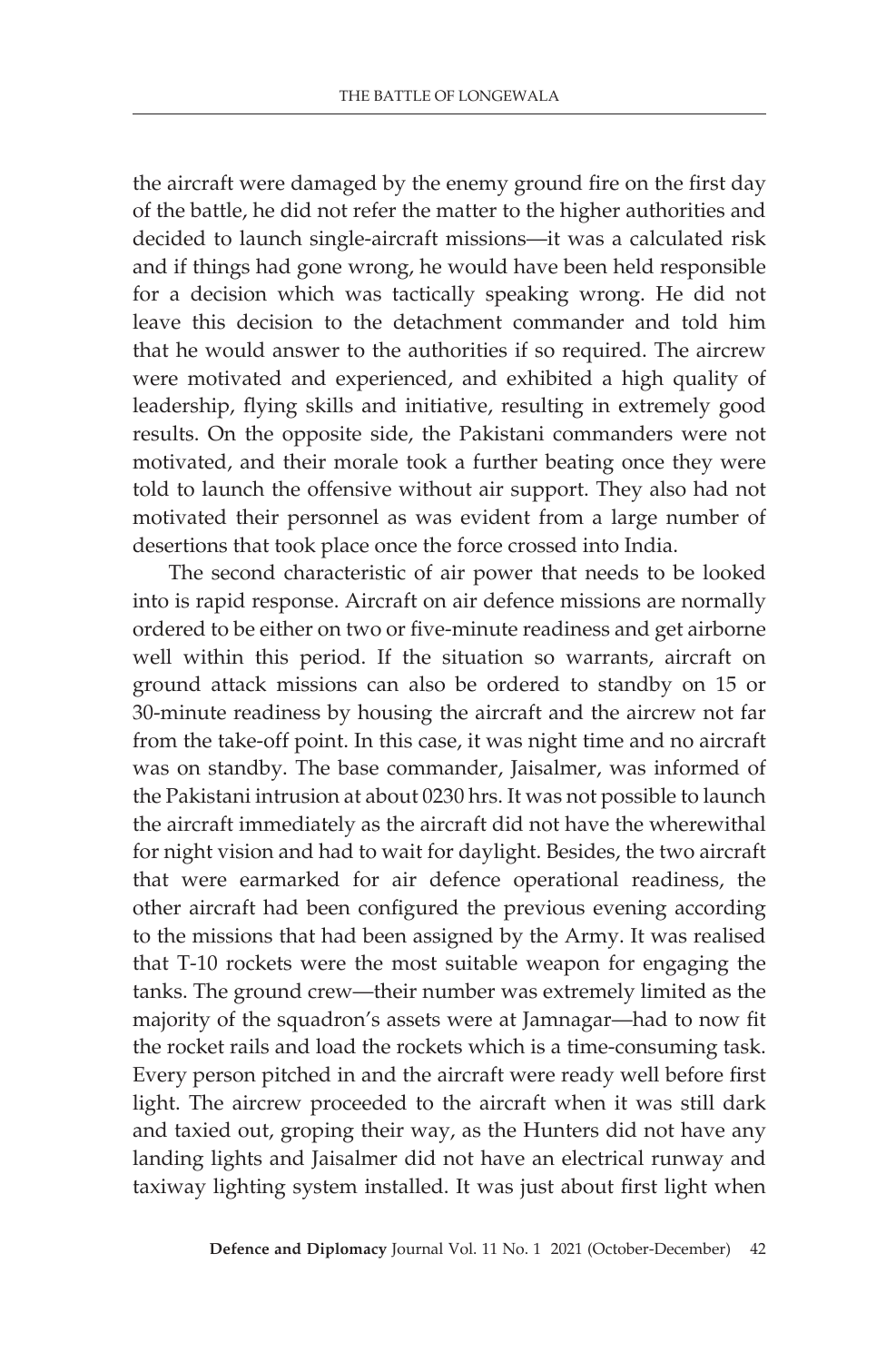the aircraft got airborne. Could one have responded any faster?! Obviously not. Almost the same scenario played out the next day except for the fact that the aircraft were already configured for the carriage of T-10 rockets. The aircraft were turned round quickly and repairs were carried out wherever required. The ground crew were working at the aircraft almost round the clock to ensure that the allotted tasks could be executed. Had it not been so, it would not have been possible to launch 17 sorties on the first day.

The biggest impact of air power lies in its lethality. It is based on weaponry (sophistication and payload) and the accuracy of its delivery. When the doctrine of the inevitability of air support was propounded in 1920, an aircraft normally had just a few 20lb, and still fewer 120lb bombs, besides .303 machine guns. Delay fuzes were in use and the heavier bombs came into use a decade or so later. Even though the lethality of such aircraft was rather low and totally noneffective against houses and other structures made of mud, they still had an impact on the morale of the tribesmen. Now compare this to the armament of the Hunter aircraft that entered service in the early 1950s—four 30 mm cannon and 12 T-10 rockets—a quantum jump indeed. Of course, the Hunters could also carry  $2 \times 500$ lb bombs or two napalm containers, but these were not the ideal weapon for the task. The gyro gunsight permitted armament delivery with a fair amount of accuracy. The lethality of the Hunters becomes evident when one notices the ease with which Pakistani tanks succumbed to the T-10 rockets and 30 mm rounds. The sophistication in aircraft weaponry has since then increased manifold and there is just no target that cannot be engaged and neutralised with a suitable aerial weapon. Today is the age of precision-guided munitions using various devices like lasers, inertial navigation systems, Global Positioning System (GPS), etc. besides various types of seekers to ensure pinpoint accuracy. Rockets and cannons are fired at fairly close ranges and the attacking aircraft are vulnerable to the anti-aircraft guns and shoulder-fired surface-to-air missiles. However, modern weapons can be launched from greater distances, providing the requisite safety to the aircraft. The decision of the CGS of the Pakistan Army to brush aside the likely impact of a small force at Jaisalmer air base proved fatal. This lapse was not something new but in the absence of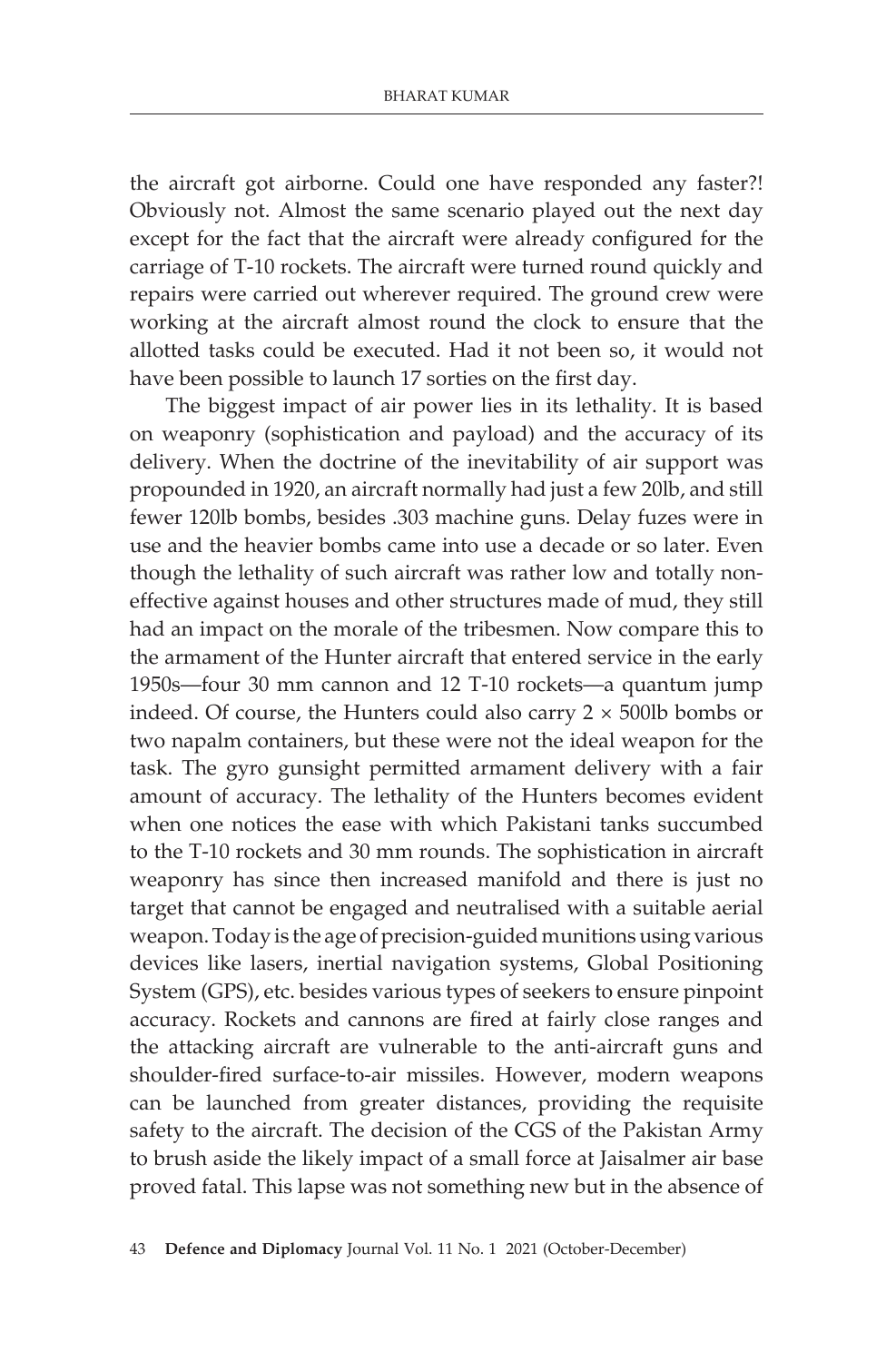joint planning and lack of full understanding on the lethality of air power, such mistakes are bound to be made. It is unfortunate that in most cases of planning by the ground forces' commander, the role of the Air Force figures in the end and as an adjunct, not as the decisive, contributory element. Ideally, he should initiate his planning by asking his Air Force counterpart about how the Air Force can make the surface forces' task easier.

No. 122 Squadron's performance must be gauged from the fact that with just five aircraft for the task and quite a few becoming unserviceable, as many as 17 sorties were flown on December 5, with some aircraft flying six sorties in a little over ten hours of daylight. This was possible due to factors that are normally not fully appreciated. Firstly, the dedication and the technical skill of the ground crew in turning round and rectifying the aircraft in the shortest possible time. The few personnel of the R&SU (Repair and Salvage Unit) who were at Jaisalmer ensured that the aircraft that had suffered battle damage was restored to flying status at the earliest. These ground crew were highly motivated and their morale went really sky high once they came to know that their efforts had borne fruit and the invaders had been dealt a mortal blow. The efficacy of this small force was enhanced by these factors and resulted in the decimation of the invaders.

The lethality of air power in the modern age can be gauged by the happenings in Operation Desert Storm (January 17, 1991-February 28, 1991) in which the coalition Air Forces pounded the Iraqis for 42 days after which the ground forces had a practically free run to a quick victory. It was again evident during Operation Iraqi Freedom in which the "*shock and awe"* bombing campaign in 2003 helped overthrow Saddam Hussain. However, in both these operations, though the main destruction was caused by the aerial campaigns, the mopping up operations were carried out by the land forces. Similarly, in Kosovo during March-June 1999, the Serbs were bombed day in and day out; it is different that they succumbed only under the threat of a ground invasion and a ceasefire came into being.

However, there are at least two land battles in which victory was won by air power alone, without any role played by the ground forces. It so happens that both these battles took place in India. The first of